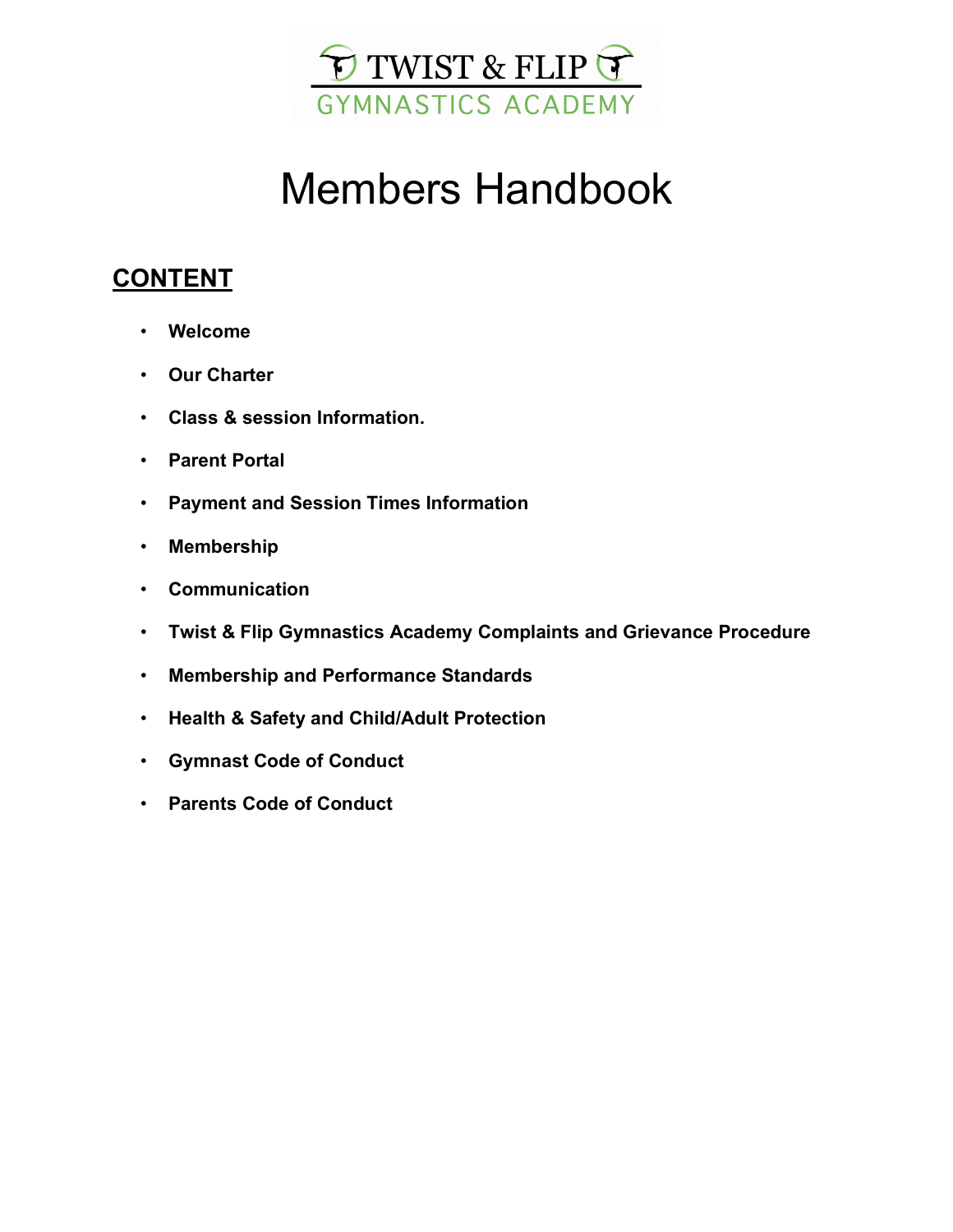

# **1. Welcome to Our Academy**

*Welcome to Twist & Flip Gymnastics Academy. We aim to enhance your child's development right through from eight weeks old to adulthood. Most importantly, we hope to offer maximum enjoyment of gymnastics whilst at our Academy by giving everyone a chance to participate, regardless of ability.*

#### **Nicky Nicol**

# **About Us**

Twist & Flip Gymnastics Academy was founded in September 2011 by Nicky Nicol, an ex Regional & National gymnast who started Gymnastics at the age of 5 in Yorkshire. After working alongside Beth Tweddle's Total Gymnastics Academy coaches at Cleethorpes Leisure Centre back in 2010 and having spoken with them about the lack of provision for the sport within the area. Nicky's idea was to start small, running out of school clubs, trying to give more children a taste of the sport. Nicky is a strong believer that every child should get the opportunity to try gymnastics, particularly as the values and skills learned can transfer over to other sports as well, including dancing, football and martial arts. With the support of her husband Mark, and son, Jack, Twist & Flip was launched!

Our qualified and experienced coaches provide gymnastics classes from Monday to Saturday in Twist & Flip Centre as well as delivering PE lessons and out of school clubs in the local Primary schools. We have a range of options to suit different styles, ages and abilities including parent and toddler sessions, disability gymnastics and more.

We also provide gymnastics as part of the physical education curriculum at many local primary and secondary schools, and are involved in providing sessions for local gifted and talented children, specialised disability groups and we provide a venue for inter school competitions. We also offer opportunities for gymnasts to represent the club in local, regional and national competitions.

We are enormously proud that our Academy is the only local Academy to have been awarded the Gym Mark accreditation, which means that it is recognised by British Gymnastics and their associate partners as a safe, effective and child friendly club. We worked extremely hard to gain this accreditation and will continue to implement these practices.

# **2. Twist & Flip Charter**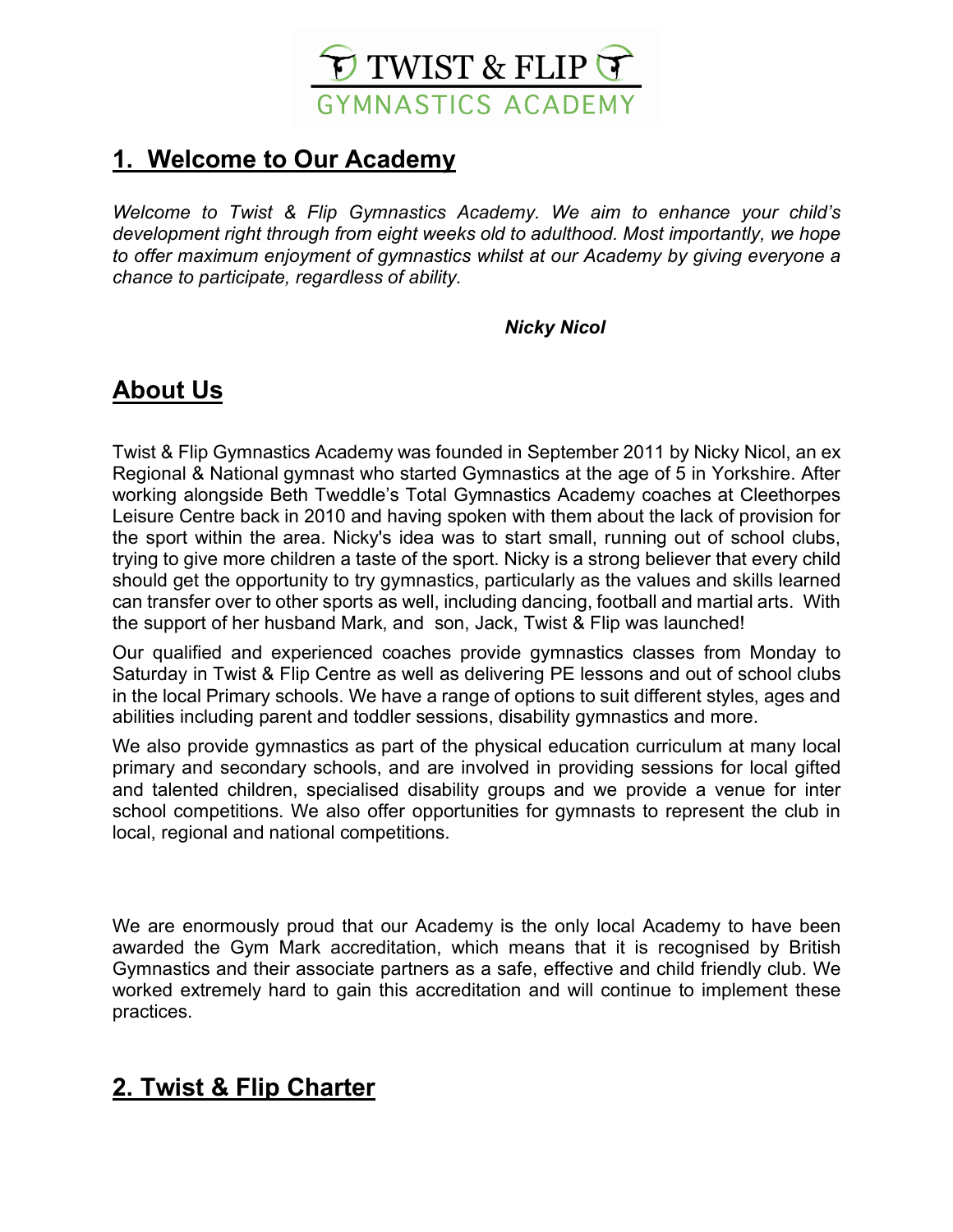

Teamwork - Divides the task and multiplies the success.

Communication – Clear communication provides clarity in your training.

Go the extra mile – Making the extra effort to succeed.

Improve – Focus on what you can control and don't worry about what you can't control.

Pride – The more you sweat in training, the less you bleed in combat.

Develop Confidence – "Each time we face our fears we gain strength, courage and confidence in the doing "Theodore Roosevelt".

Standards – Always strive to be the best you, YOU can be.

Expectations – Accept your strengths and add more.

Efficiency – What counts is not the number of hours you work, but the energy you put into those hours.

Service Standards – Fulfill your potential and help others around you to fulfill theirs.

Performance – If you are only feeling 50% try and give 100% of that 50%.

### **3. Class and Session Information**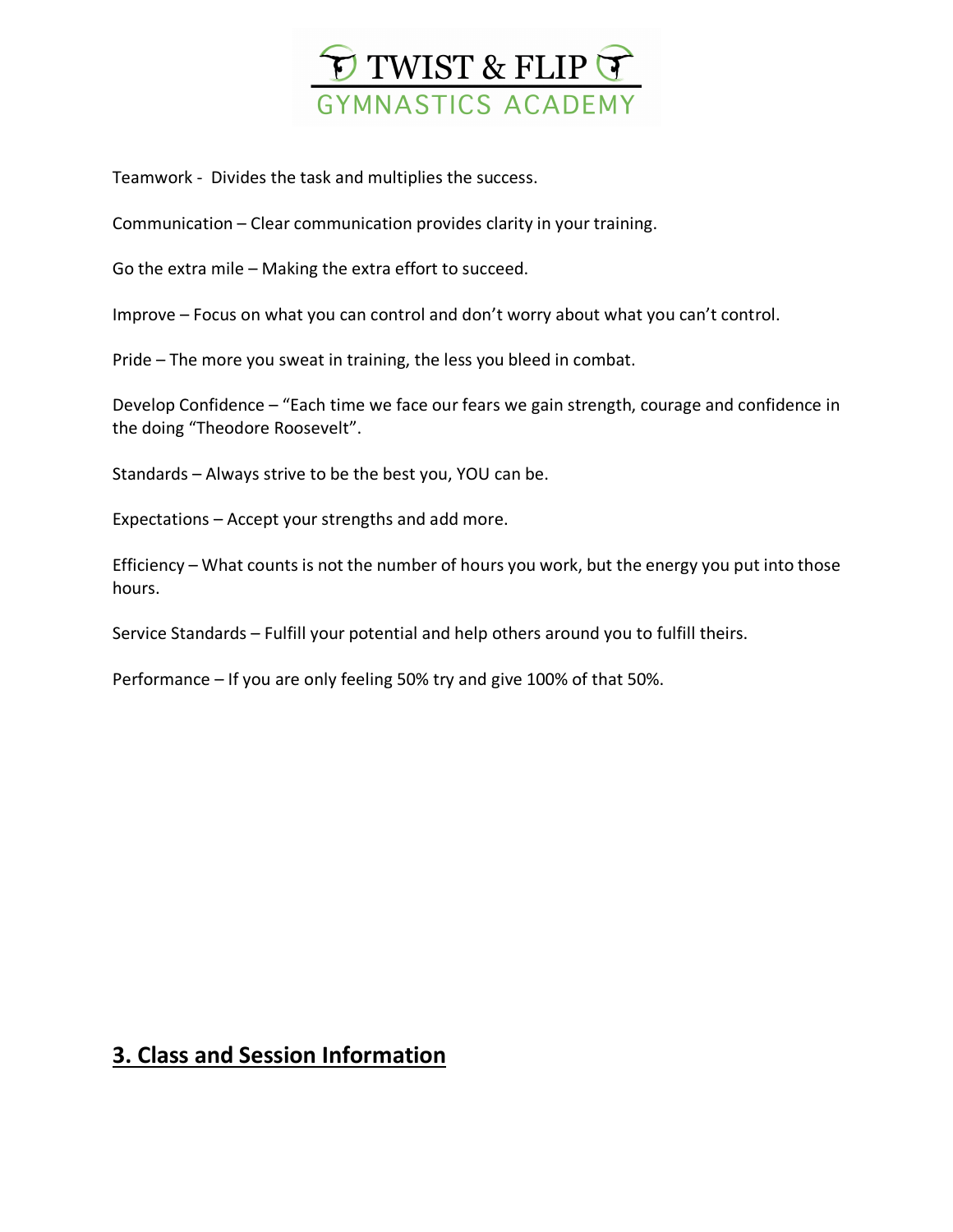

Parents of gymnasts are not required to stay on site after their initial settling in sessions. The only exception to this is the Little G's sessions, during which a parent must stay in the academy's waiting area and our parent and child sessions where we encourage the parent to actively participate in the class. For health and safety reasons, we do not allow parents to stay in the other sessions. However, parents and guardians can watch a live streaming of their child's session on the TV screen while they wait in the waiting area.

Parents/guardians are asked to ensure that their child has been to the toilet prior to the session start to avoid disruptions and thus ensure each child benefits from a full session. During sessions, gymnasts under the age of eleven will always be taken to the toilet by a DBS checked member of staff. Children aged eleven and over must seek a coach's permission, and this will be granted if the child is deemed responsible enough to leave the session alone. Otherwise, a DBS checked member of staff will accompany the gymnast.

Outdoor clothing must be left in the individual shoe boxes we have on site. Please keep personal belongings brought into the centre to a minimum as space in these boxes is limited. Children train in bare feet , however we recommend they come with sliders or crocs so that trips to the toilet or moving around the centre can be done quickly and with ease. **Shoes are not permitted on the equipment.** They will be removed at the start of each session and kept in their shoe boxes.

Jewelry is not permitted during sessions. We allow plasters to cover new piercings for the **first six weeks only**. After this point, gymnasts wearing earrings will not be covered by their Gymnastics insurance in the case of accidents. Due to legislative restrictions, we cannot apply plasters, therefore gymnasts must arrive at each session with any necessary covering in place.If they do not have them covered or removed they will be unable to take part.

### **4. Parent Portal**

Once your child starts with the Academy it is policy that parents register their child on our website https://twistandflip.co.uk/update-your-details/ This ensures we have correct information if we need to contact you in an emergency and also lets us know about any Medical issues we need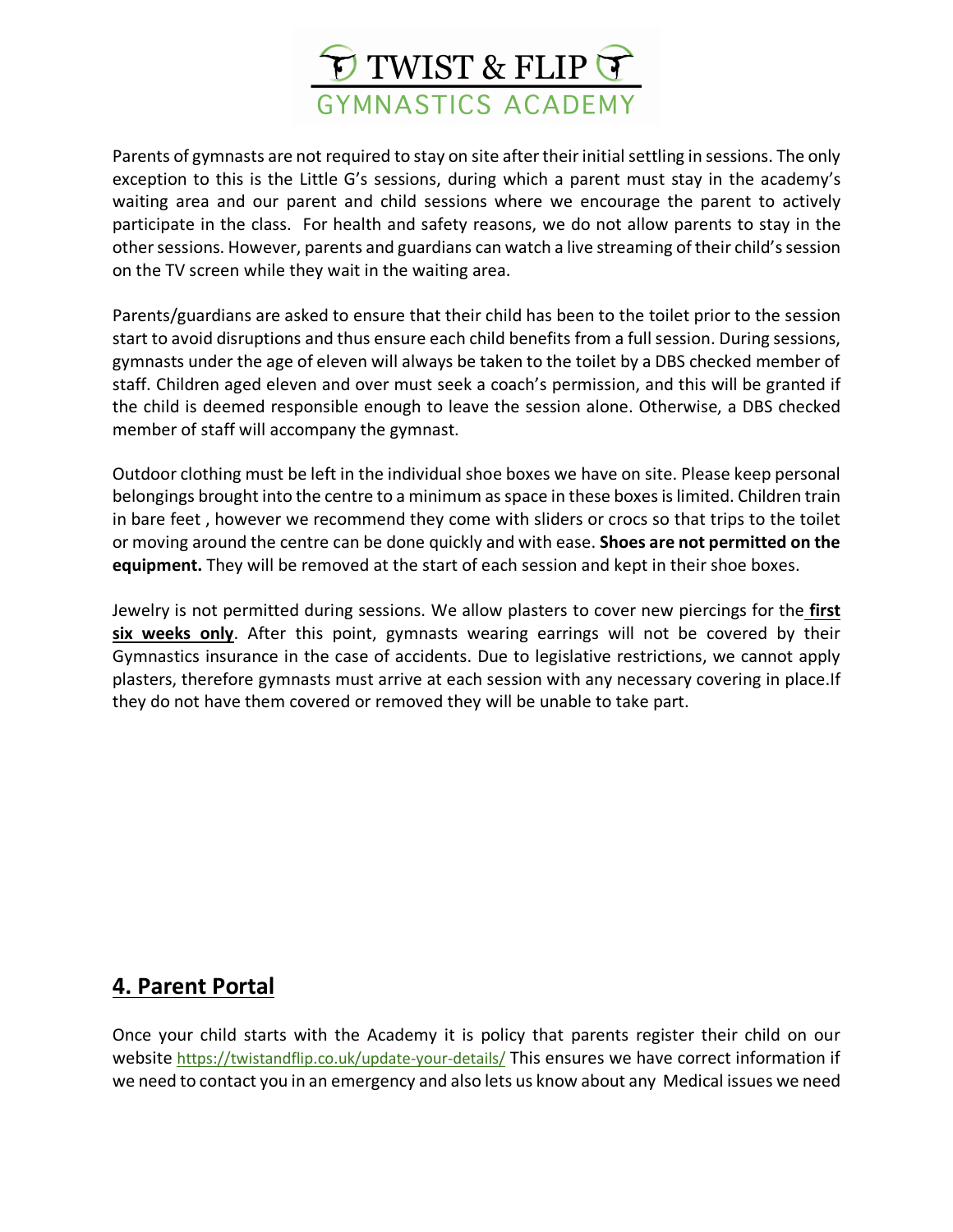

to be aware of as well as taking your Consent for Photography. It is the parents responsibility to keep these details up to date.

#### **Clothing and Footwear**

All gymnasts must work in bare feet; however, we do ask gymnasts to come into the gymnastic centre wearing their shoes and socks which can be removed and placed in the allocated storage area.Footwear must be easy to take on and off as they will need to move from upstairs to downstairs during sessions as well as toilet breaks. Gymnasts must wear suitable clothing such as a leotard or shorts/leggings and a T-shirt. **No crop tops** are allowed due to health & safety.

#### **Valuables and Personal Property**

Please be aware that as an Academy we cannot be held responsible for any valuables that are brought to the session. If you would like us to look after anything valuable, please hand it into reception.

#### **Dropping Off and Collection of Your Child**

Punctuality is the responsibility of parents and guardians. If your child is dropped off on the street and not brought into the centre, please do not be offended when we call you. They are not our responsibility until your child enters the centre for their session. It is the parent's responsibility to walk their child into the building and wait until your child's session has been called before leaving the premises. If your child is being picked up by someone the staff do not know please make sure you inform us who this will be. **No** child will be allowed to leave the academy without a parent, if your child walks home then written permission from their parent is required.

Children under the age of eleven will not be allowed to leave the session without a parent or guardian's collection. Children aged eleven and above may leave the session alone upon prior agreement with a coach. This agreement must be made in writing.

When waiting for your children at the end of the session please make sure to stay within close proximity of the doors. We do not want parents standing at the kerb and children rushing out to meet them so close to the road. When you see your child ready to leave please step forward to collect them safely. Our primary concern is the safety of your children

#### **Speaking to Your Coach**

If you wish to speak to your coach or another member of staff, **you must not** approach them during a session or before the session starts as they are busy coaching children.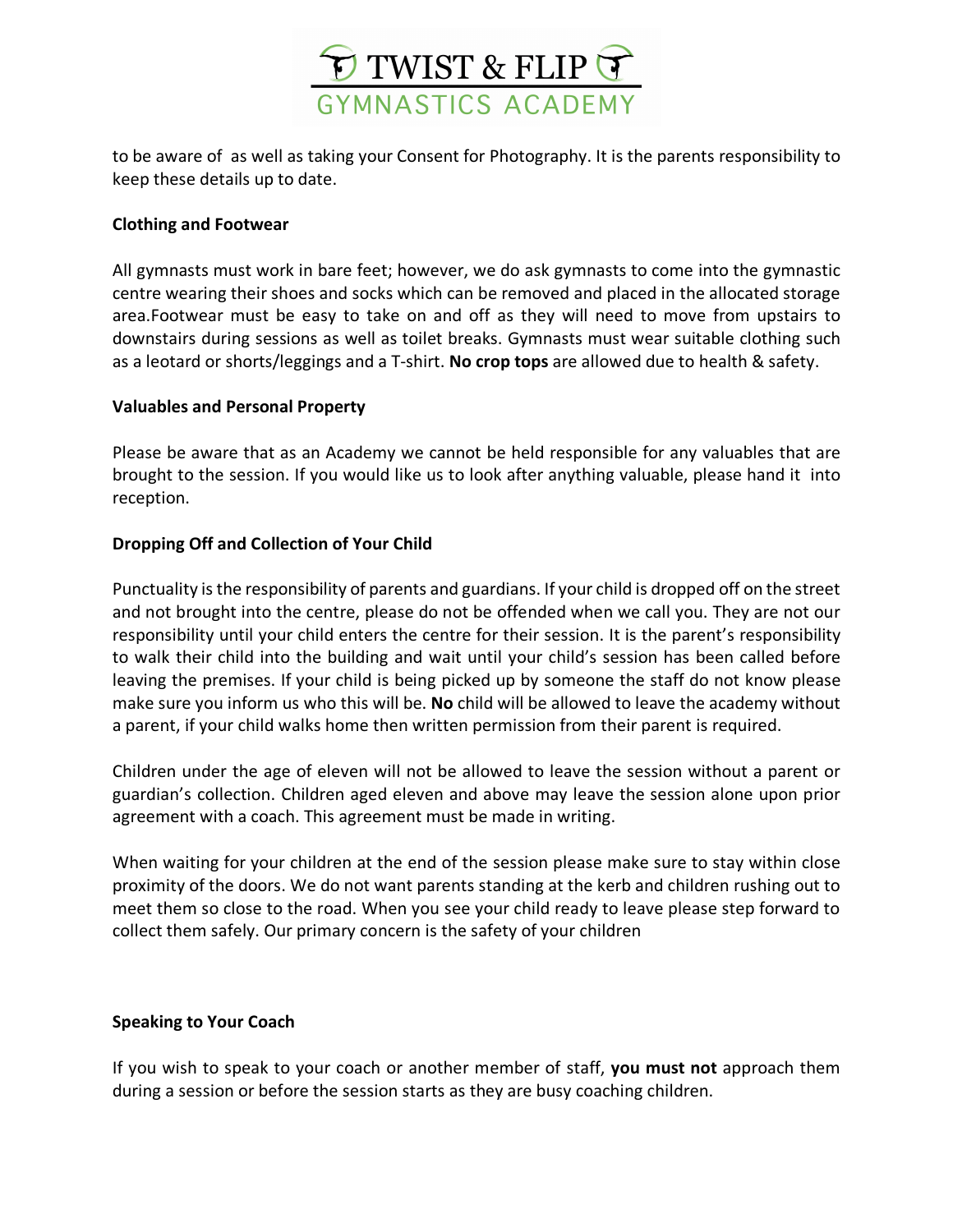

You will need to book an appointment to meet with your child's coach via reception or contact the academy 01472 750012 and someone will be happy to arrange this.

Coaches and staff are not permitted to give out their personal contact details and personal addresses. Parents/guardians must not contact the coaches in this way. Any contact must be made through the correct Academy channels.

#### **Car Parking**

At King Edward Street we have a limited number of spaces for customer use directly in front of the building. Please make sure you park in the correct spaces and think of others. Parents taking over multiple spaces may be asked to move their vehicles as it is unfair to other users. Please be aware that it is beyond the control of Twist & Flip Gymnastics Academy if you incur a penalty for parking in any spaces that are within controlled car parks, such as the retail park at Next. During evenings and weekends the majority of nearby businesses are closed and parking is available around them. During the day when our preschool sessions are on there should be enough spaces for all members, providing people park sensibly.

#### **Supervision of Non-Attending Children**

All children and siblings who are not attending sessions must be supervised always whilst the sessions are in progress. They are the sole responsibility of the parent/guardian. They must not try to use any of the equipment or join in any session. The Academy will not accept responsibility or liability for any injury caused to children in the public areas.

#### **Transferring/Change of Session**

We understand that you may wish to change your child's session, and although we endeavor to accommodate any such requests, we cannot guarantee immediate transfers, therefore, your child may have to join a waiting list for a new group. Please speak to a coach to discuss possible alterations.

#### **Behavior and Discipline in Sessions**

We are committed to providing a safe environment for gymnasts, therefore it is imperative that each child listens to and follows instructions from all coaches and members of staff. Those who disrupt sessions or attempt to undertake moves that they have not been asked to do can cause a danger to themselves and to other participating gymnasts. The Academy takes behavior and discipline very seriously and will not tolerate disobedience, we also have a zero-tolerance policy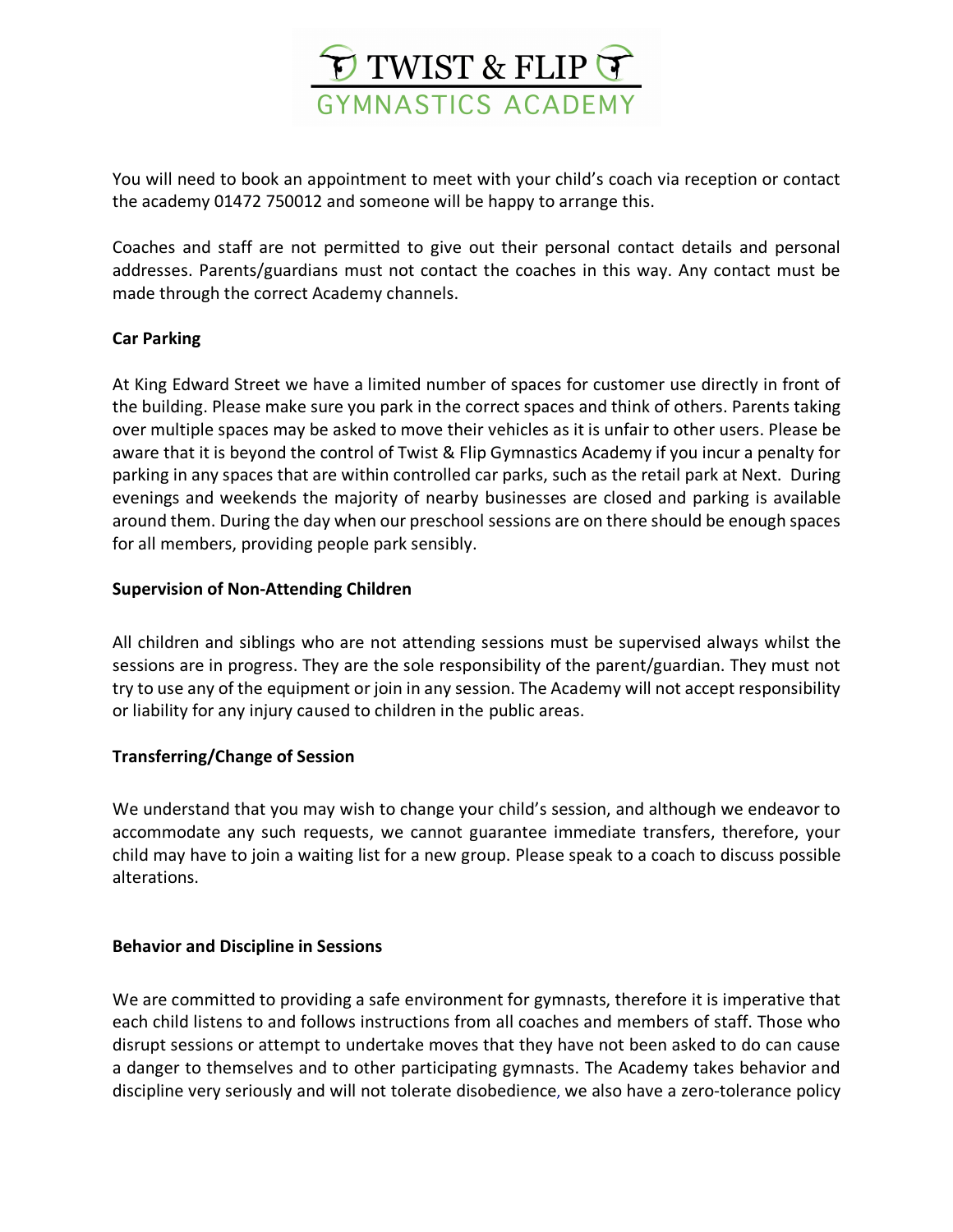

for bullying. Parents and guardians will be informed if a gymnast does not uphold our expected standards of behavior, and continual instances of this kind may result in the gymnast losing their place at the academy.

### **5. Payment Information and Session Times**

All costs and fees are worked out on an hourly basis, with the exception of the 45-minute Little G sessions. We aim to keep our costs to a minimum and you will be informed as soon as possible if there are any changes to our session prices.

#### **Session Times and Days**

Please visit our Facebook page or website at www.twistandflip.co.uk for full details of our session days, times and locations. For any further information, please contact a coach. Please note that the academy closes on Sundays and may occasionally close on bank holidays; if we shut on a bank holiday we will endeavor to rearrange sessions so that gymnasts do not miss out on their training.

#### **Payment Method**

The Academy requires payment by **standing order on the first of each month** (outside of any initial PAYG period when they first join us). This method is safe and secure, and saves having to remember to pay each month. The subs are calculated over a 50 week year. This means the sum is always the same regardless of whether there are 4 or 5 sessions during the month.

In situations where paydays make the first awkward we are happy to discuss earlier payment, however those who pay late will not be admitted into sessions. Please contact us to discuss this in more detail at grimsby@twistandflip.co.uk

If training hours increase to 2 hours per week the price for these are double the amount of the standing order. Further increases in training are available, if this is something you and your child is interested in then please contact us for more details.

| One Hour per week monthly fee* | Two Hour per week monthly fee* |
|--------------------------------|--------------------------------|
| £32                            | £64                            |
|                                |                                |

| <b>BANK DETAILS</b>   | <b>Starling</b>                             |
|-----------------------|---------------------------------------------|
|                       | Grimsby Twist & Flip Gymnastics Academy Ltd |
| <b>Account Number</b> | 60674132                                    |
| Sort Code             | 608371                                      |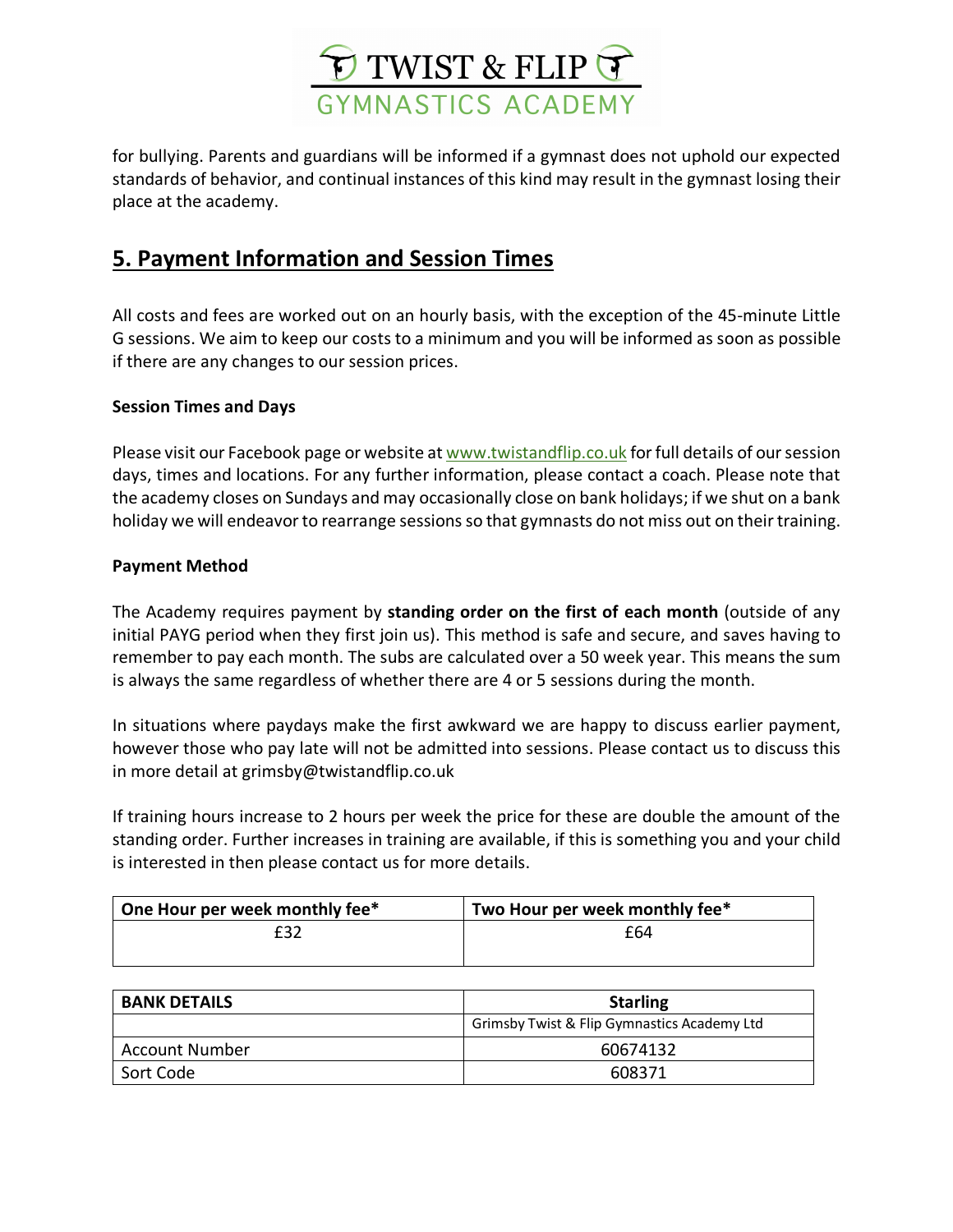

#### **\*Additional hours available upon request by talking with Head Coach Nicky**

#### **IMPORTANT NOTICE**

**If you choose to withdraw your child from our sessions, the Academy must be given 30 days notice. Standing Orders are in the control of the parents and it's the parents responsibility to cancel this once your child has decided to leave. The academy does not give refunds and any payments going in after the months' notice cannot be reimbursed.** 

#### **Non-Payment of Fees and Charges**

Your child's session fees are due on the first day of each month. **You will incur a late payment fee** if this policy is not followed, and persistent delays or non-payment could result in your child losing their place at the academy.

Sometimes there may be extra sessions, holiday camps, specific training opportunities or competitions. We can arrange to take payment for these by bank transfer or by paying via card on our website. These are not compulsory and are often first come first served.

#### **6. Insurance**

This is your child's personal insurance. It is our policy that all children must have this in place by week two of membership. You may transfer an existing policy from another academy to us, alternatively our own insurance is available to purchase on our website for an annual fee. Development Gymnasts may require British Gymnastics Insurance. If this is the case then your coach will advise you of this.

### **7. Communication Between the Academy and You**

The Academy encourages communication between the gymnasts, their parents/guardians and the coaches. You can contact us in the following ways:

01472 750012- please leave a message if there is no answer and you will be contacted as soon as possible or email: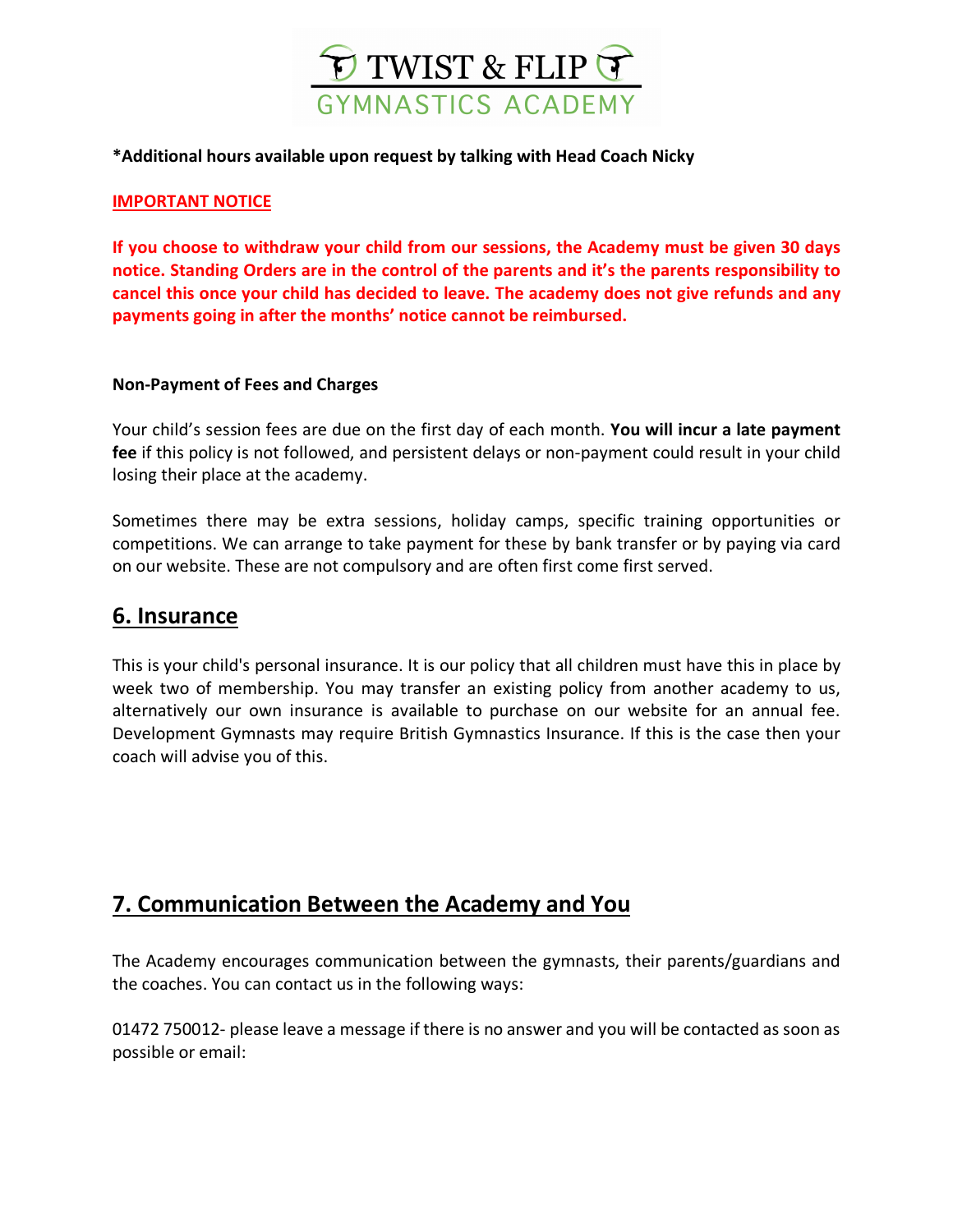

The best email to contact is grimsby@twistandflip.co.uk as this office is manned Mon- Fri 9.30- 2.30pm

However if the query is on a sensitive or delicate nature then please feel free to contact Mark/ Nicky directly

Nicky Head Coach – nicky@twistandflip.co.uk Mark Club Secretary - mark@twistandflip.co.uk Jack -Manager - jack@twistandflip.co.uk

Most of our communication with you will be done by email. Please do not unsubscribe from newsletters whilst your child is a member as you will miss important news and updates from the club and about your child's progress. Make sure you add grimsby@twistandflip.co.uk and nicky@twistandflip.co.uk to your safe lists as the majority of emails will come from these addresses.

#### **Specific Concerns or Complaints**

If you have any specific concerns you must in the first instance, see your child's coach as soon as possible before or after their session. Please do not disrupt any sessions to do so. If your child's coach is unavailable, another member of the team will be happy to assist you.

If you remain unhappy with the coach's response, please contact company directors Nicky Nicol and Mark Nicol. Thereafter, if concerns have not been resolved to your satisfaction, please refer to the complaints procedure described on the following pages.

Any formal communication with the academy must be done via the above telephone number and email addresses. Please do not text or call any coach's personal numbers.

# **8. Twist & Flip Gymnastics Academy**

### Complaints and Grievance Procedure

The diagram below shows the Club's procedure for dealing with complaints. The complaint will go through each stage of the procedure, stopping when a resolution is reached. General Complaints follow the procedure shown on the right. Welfare Complaints follow the procedure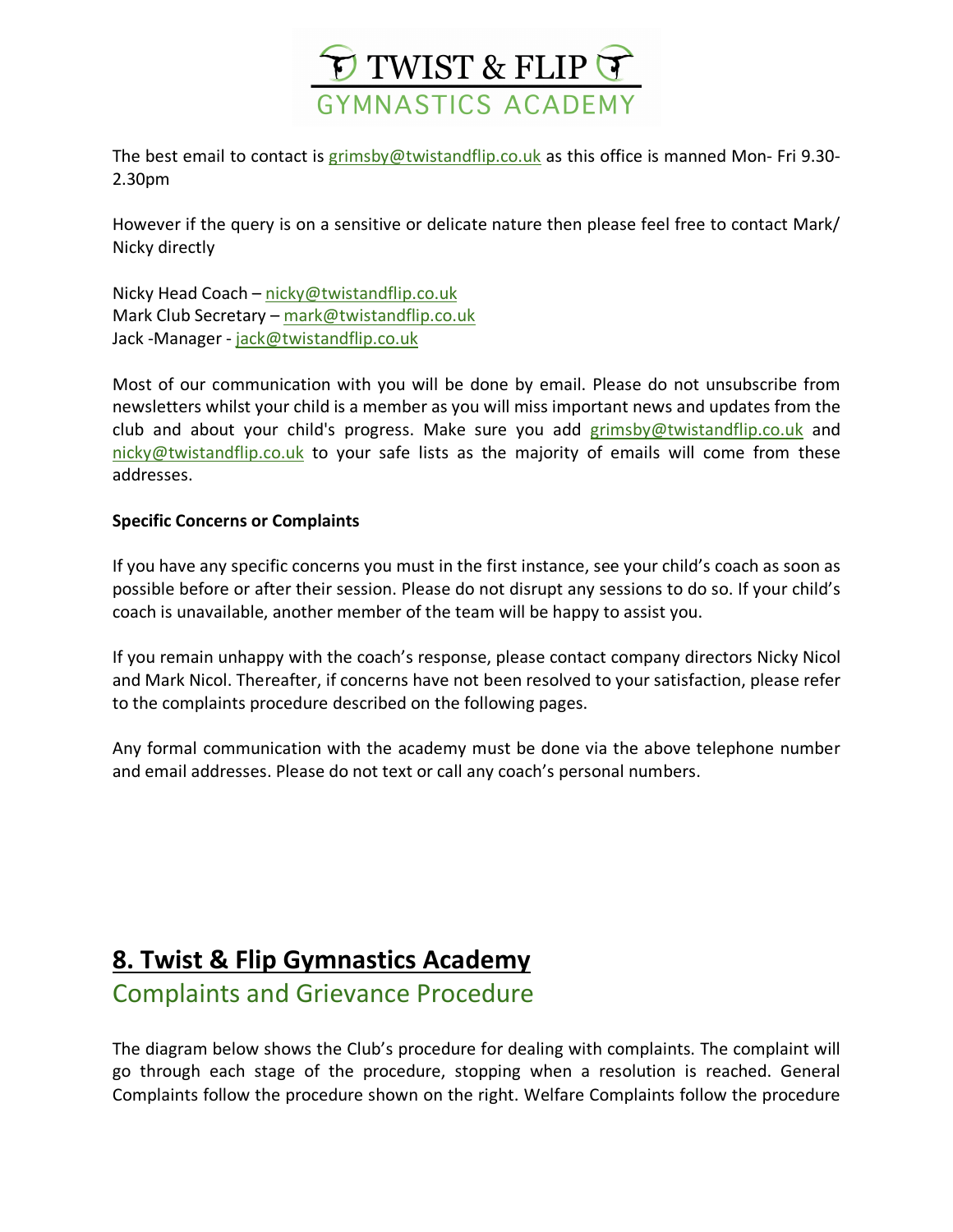

on the left. Welfare complaints in which a child is considered to be in immediate danger will be referred directly to the police.

As a club affiliated to British Gymnastics, the club is bound by the BG Procedures for complaints, disciplinary issues and Membership suspensions and expulsions.

#### **The club places the welfare and safety of its members as the highest priority.**



Twist & Flip Gymnastics Academy has designated Health, Welfare and Safety Officers to whom

all complaints, grievances and suspicions of poor practice should be addressed. Matters will be dealt with confidentially and only those who need to know will be informed.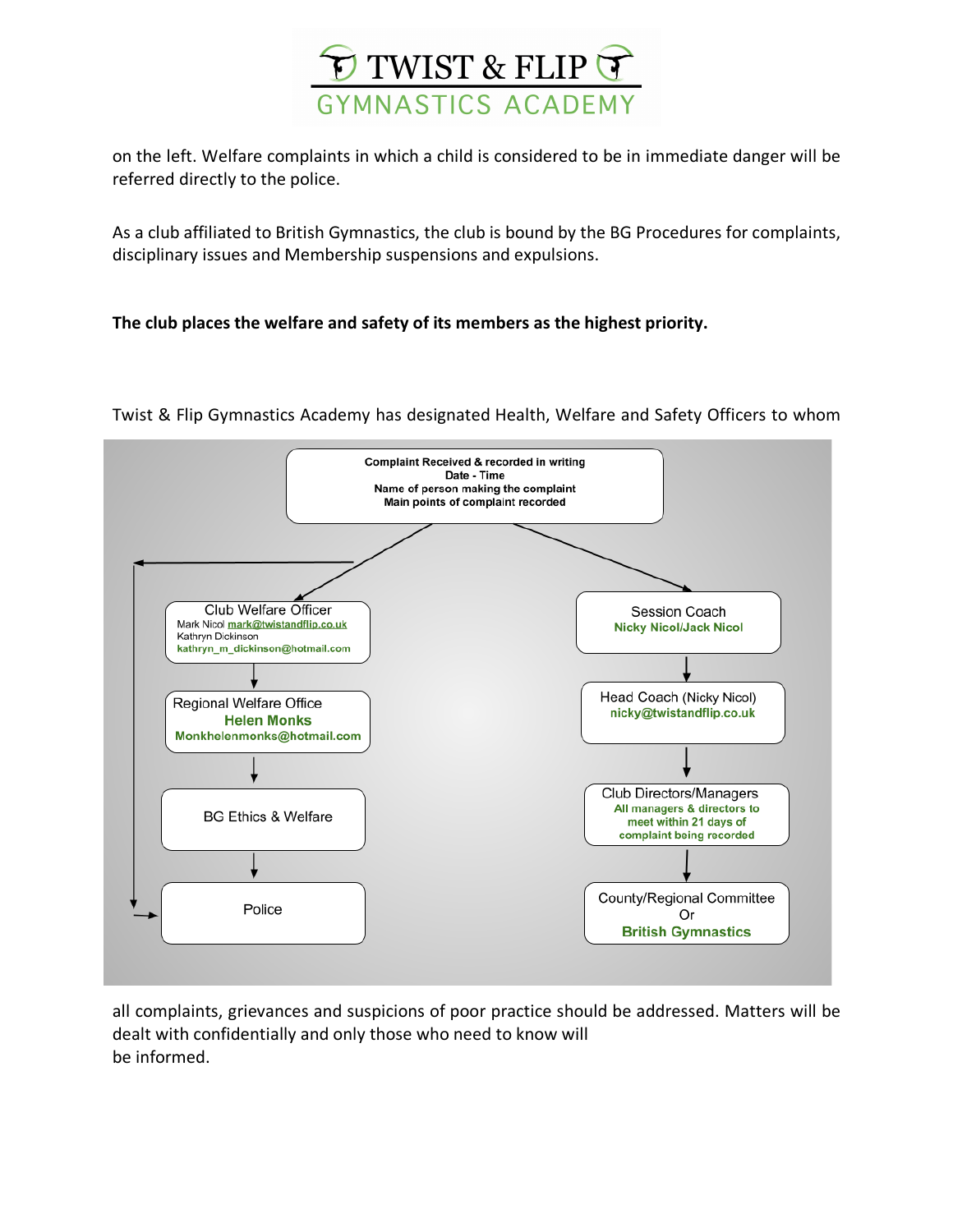

The British Gymnastics procedures for dealing with complaints will be followed and if an issue cannot be suitably addressed at club level, the British Gymnastics procedures will be implemented.

**A copy of the British Gymnastics Complaints Procedure and the Policy for Safeguarding and Protecting Children and Vulnerable Adults is available from the Club Secretary or copies can be obtained from British Gymnastics.**

#### **Nicky Nicol**

Director & Head Coach Twist & Flip Gymnastics Academy

#### **Complaints Procedure**

**Twist & Flip Gymnastics Academy is committed to providing a safe, stimulating, consistent and accessible service to children and their parents/carers. We always aim to provide high quality services for everyone, but accept that sometimes things do not always go to plan. In such circumstances, we want to know so that we can put them right and learn from our mistakes.**

Usually it should be possible to resolve any problems as soon as they occur. If not then the parent/carer should follow the formal complaints procedure set out below. Under normal circumstances the club coach in charge of the session will be responsible for managing complaints.

#### **Stage One**

- If a parent/carer has a complaint about some aspect of the club's activity, or about the conduct of an individual member of staff, it will often be possible to resolve the problem by simply speaking to the individual concerned and/or the club coach in charge of the session. The club is committed to open and regular dialogue with parents/carers and welcomes all comments on its services regardless of whether they are positive or negative. Please try to make any complaints at an appropriate time (i.e. end of session/change over times).
- If a satisfactory resolution cannot be found, then stage two of the procedure will come into operation.

#### **Stage Two**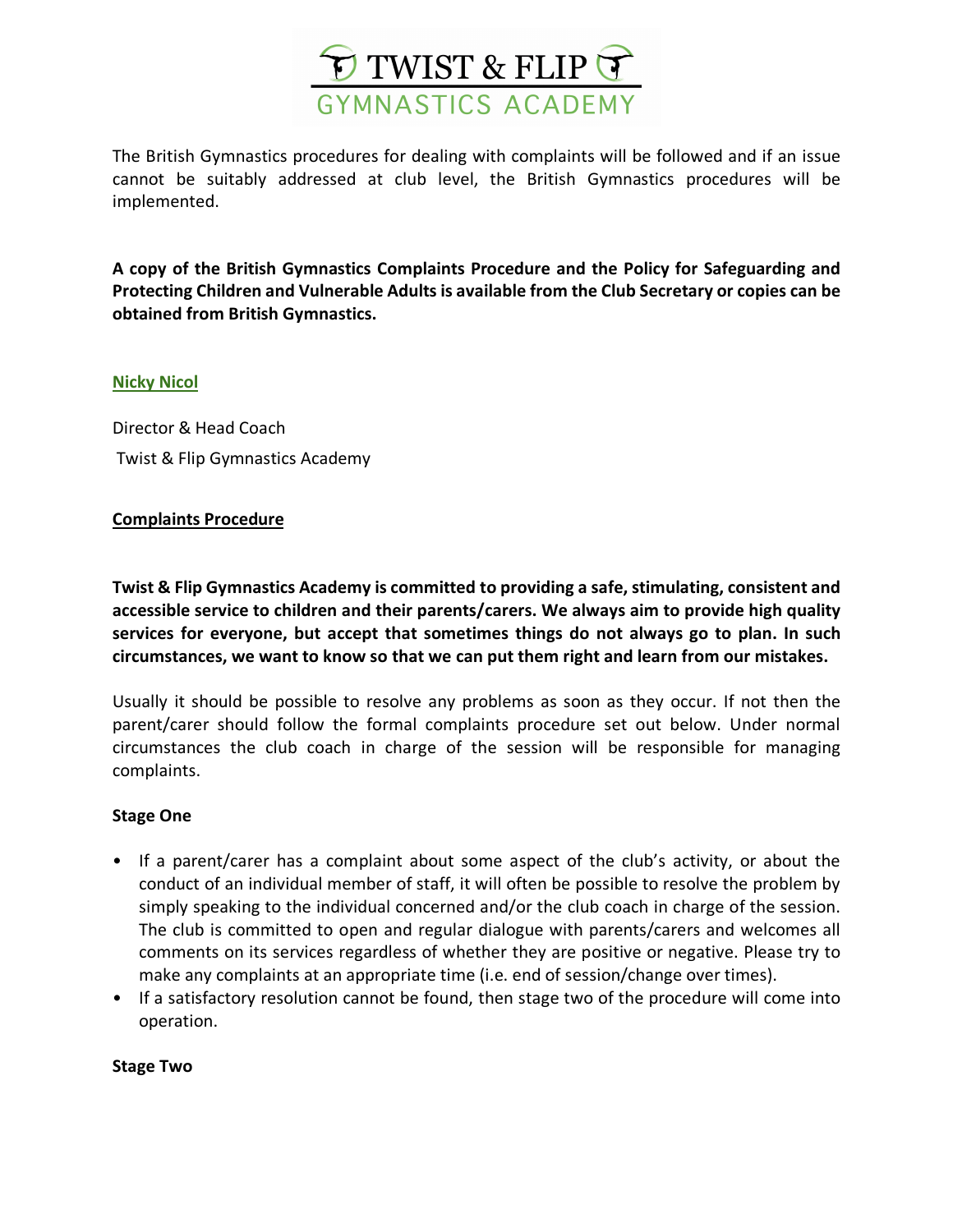

- If informal discussions of a complaint or problem have not produced a satisfactory resolution to the situation, parents/carers should put their complaint, in writing, to the Head Coach. Relevant names, dates, evidence and any other important information on the nature of the complaint should be included.
- The Head Coach will acknowledge receipt of the complaint as soon as possible and fully investigate the matter within 15 working days. If there is any delay the Head Coach will advise the parent/carers of the reasons. The Head Coach will keep you up to date with what is happening and will give a full reply.
- If you are not satisfied with the outcome you can ask the Head Coach to refer the matter to the Club Management Committee (CMC).

#### **Stage Three**

- The Head Coach will refer the complaint and response to the CMC. The CMC will investigate the complaint together with the response at a specially convened meeting.
- The CMC will acknowledge receipt of the complaint as soon as possible and fully investigate the matter within 15 working days. If there is any delay the CMC will advise the parent/carers of the reasons. The CMC will keep you up to date with what is happening and will give a full reply.
- The response will be copied to the staff members concerned with recommendations for any actions to be taken and any amendments to club policies or procedures emerging from the investigation.
- The Chair of the CMC will send a reply within four weeks outlining how the complaint was investigated and detailing the outcome.
- If you are not satisfied with the outcome, you can raise the complaint to British Gymnastics.

#### **Contacts**

**Head Coach**: Nicky Nicol **Welfare Office**: Mark Nicol

British Gymnastics Ethics & Welfare Department: 0845 129 7129 ext 2346

#### **Social Media and Networking Pages**

The academy believes that social media is a fantastic way to communicate with members and to demonstrate the work we do within the academy itself and the wider community. We are available on Facebook, Twitter, Instagram and LinkedIn. Although gymnasts are encouraged to follow these pages, we kindly ask you to make your child aware that we will not accept friend requests on any form of personal social media.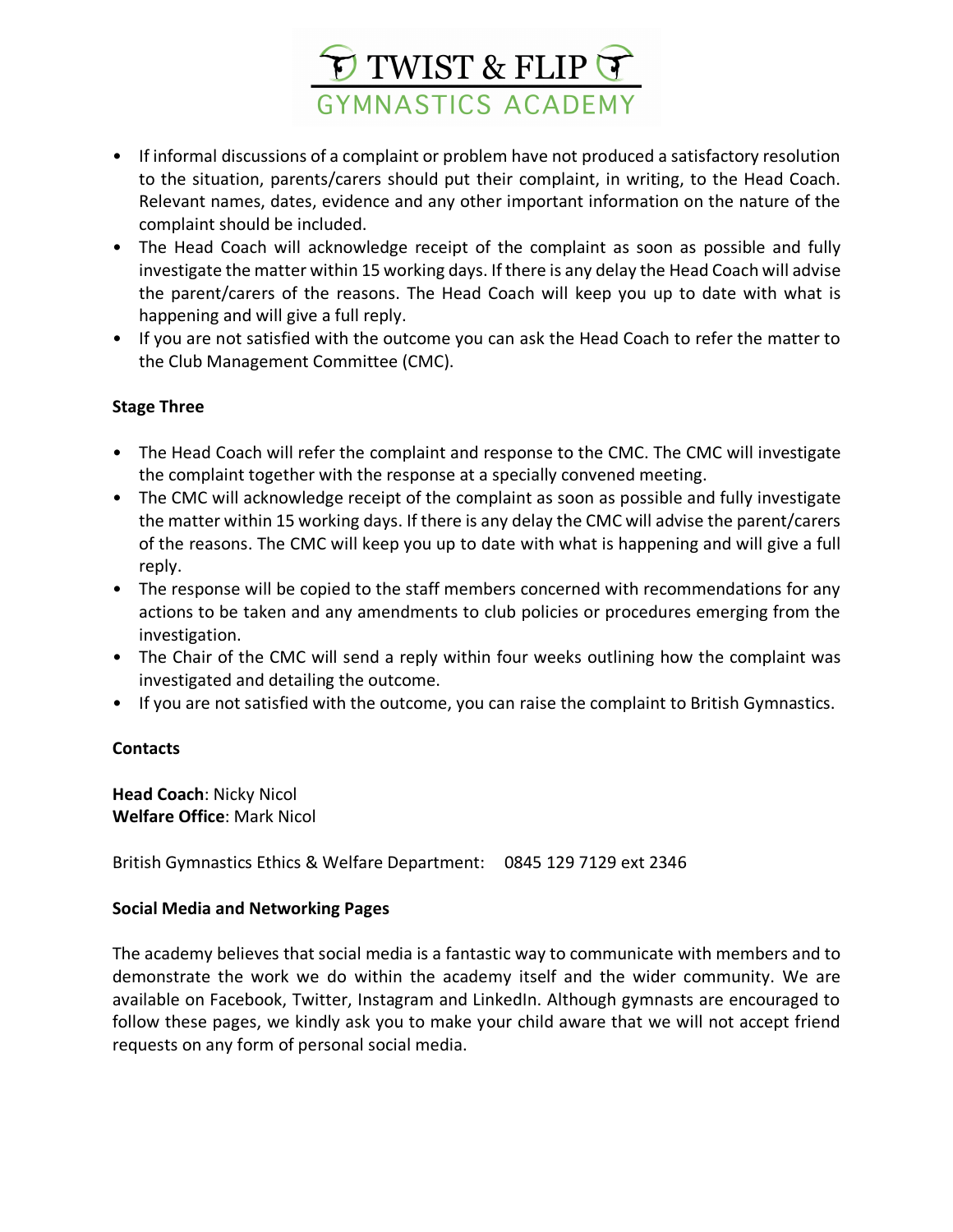

Social media should not be used as a platform for abusing or criticizing Twist & Flip Academy or any staff members. This behavior is a breach of the academy's code of conduct and will result in disciplinary measures for coaches, gymnasts and volunteers. The academy strictly adheres to the British Gymnastics Code of Good Practice, which can be found at www.british-gymnastics.org.

### **Membership and Performance Standards**

We expect all our gymnasts to be fully committed and motivated, working towards our CORE values at each session.

#### **Commitment / Attendance & Punctuality**

Gymnasts must arrive on time for every session in order to ensure full participation in the warm up and stretching. Those who arrive more than fifteen minutes late will miss this crucial aspect of the session although gymnasts who are late can still join in. We recommend that punctuality is a must.

Please aim to arrive no more than five minutes before the session. Parents and guardians are responsible for supervising gymnasts before the session until instructed by a coach to enter the gym. At the end of the session, we do not allow gymnasts to leave the gym unsupervised unless by prior agreement for children aged eleven and over.

#### **Sickness & Absence or Injury**

All gymnasts and their parents/guardians must ensure that they attend fit and well enough to participate in the sessions. If a gymnast is taken ill during a session, a first aider will assess the situation and instruct the child to sit out if necessary. We ask that if your child has had an infectious illness such as chickenpox that they remain away from sessions until they are no longer able to spread the illness, and that a coach is informed. Similarly, any gymnast who has had sickness and diarrhea must not attend their session until they have been symptom free for 48 hours, as it is highly contagious and we must lower the risk of it spreading throughout the academy.

Please inform us as soon as possible if a gymnast will be absent from a session.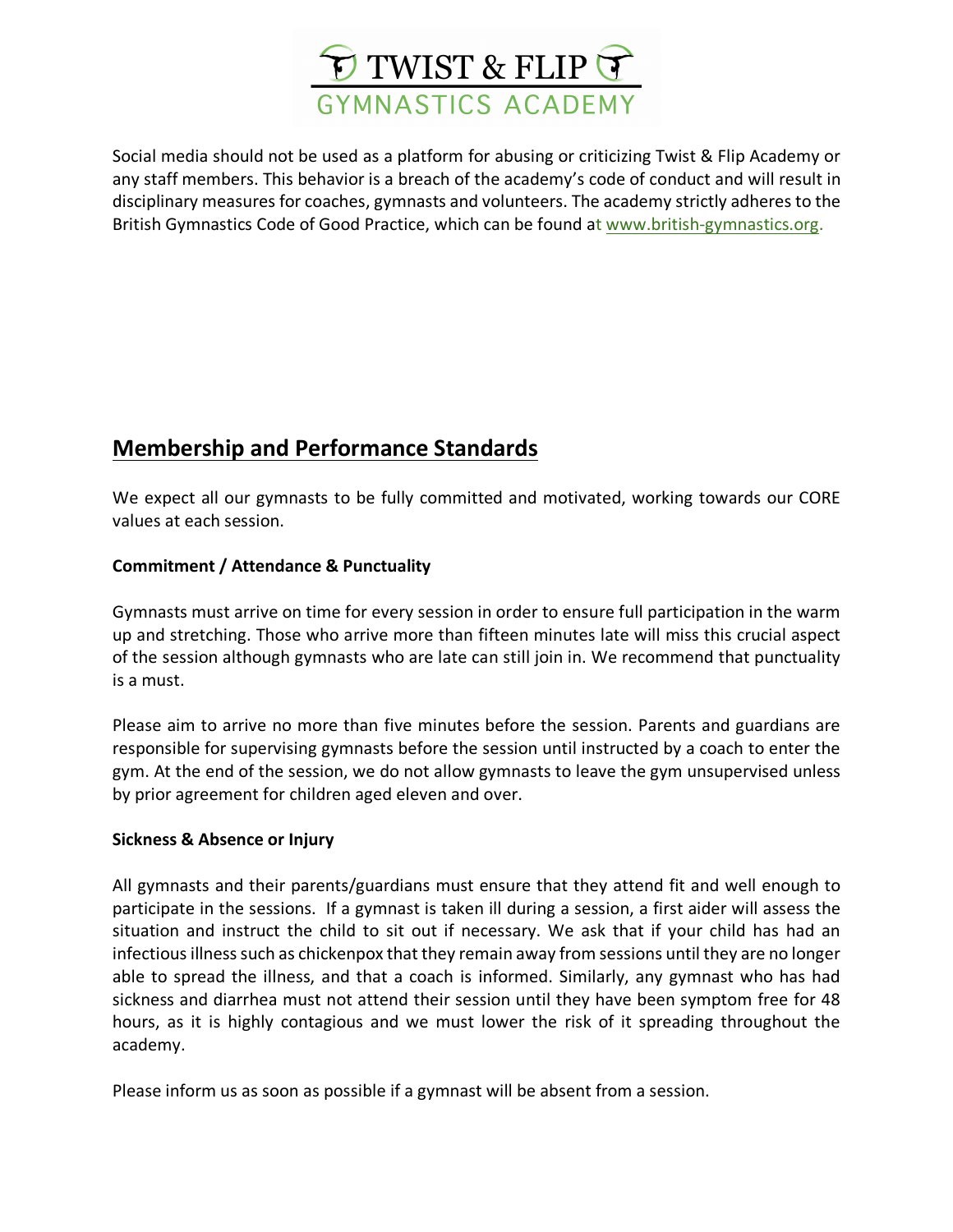

**If your child has tested positive for Covid please our Academy Policy still follows the old Government policy:**

**5 days isolation, if LFT is negative on day 6 & 7 they can attend the following week.** 

#### **Use of Prohibited Substances**

The Academy will not tolerate the use of any illegal substances. Anyone found using these on or off premises will be asked to leave the academy immediately. We support the British Gymnastics and UK Sport stance on the use of performance enhancing drugs. Please note that all our sessions and venues have a no smoking policy in place.

Any further information can be found on the British Gymnastics website at www.britishgymnastics.org

### **Health & Safety and Child/Adult Protection**

The safety and welfare of all our members and gymnasts will always be our primary concern. Any welfare issues or concerns will be directed to a Welfare Officer who will report to Academy directors Nicola Nicol and Mark Nicol for investigation as appropriate. External agencies will be contacted if the need arises.

The contact details for the Welfare Officers can be found on the notice board at each session. They can also be contacted by email a**t mark@twistandflip.co.uk** It is expected that gymnasts and their parents and guardians will maintain confidentiality in respect of welfare investigations.

#### **Child Protection**

We are committed to ensuring the safety and welfare of our members, coaches, volunteers and parents/guardians. We will do this by:

- Abiding by British Gymnastics Health, Safety and Welfare guidelines
- Abiding by British Gymnastics guidelines for the Protection of Children and Vulnerable Adults
- Appointing a Welfare Officer to whom grievances and complaints can be made confidentially and dealt with promptly
- Ensuring that staff members are suitably trained in Child Protection and Health, Safety and Welfare issues
- Ensuring that all staff members and volunteers have passed an enhanced DBS check
- Ensuring all complaints are dealt with promptly and in accordance with the Academy complaints procedure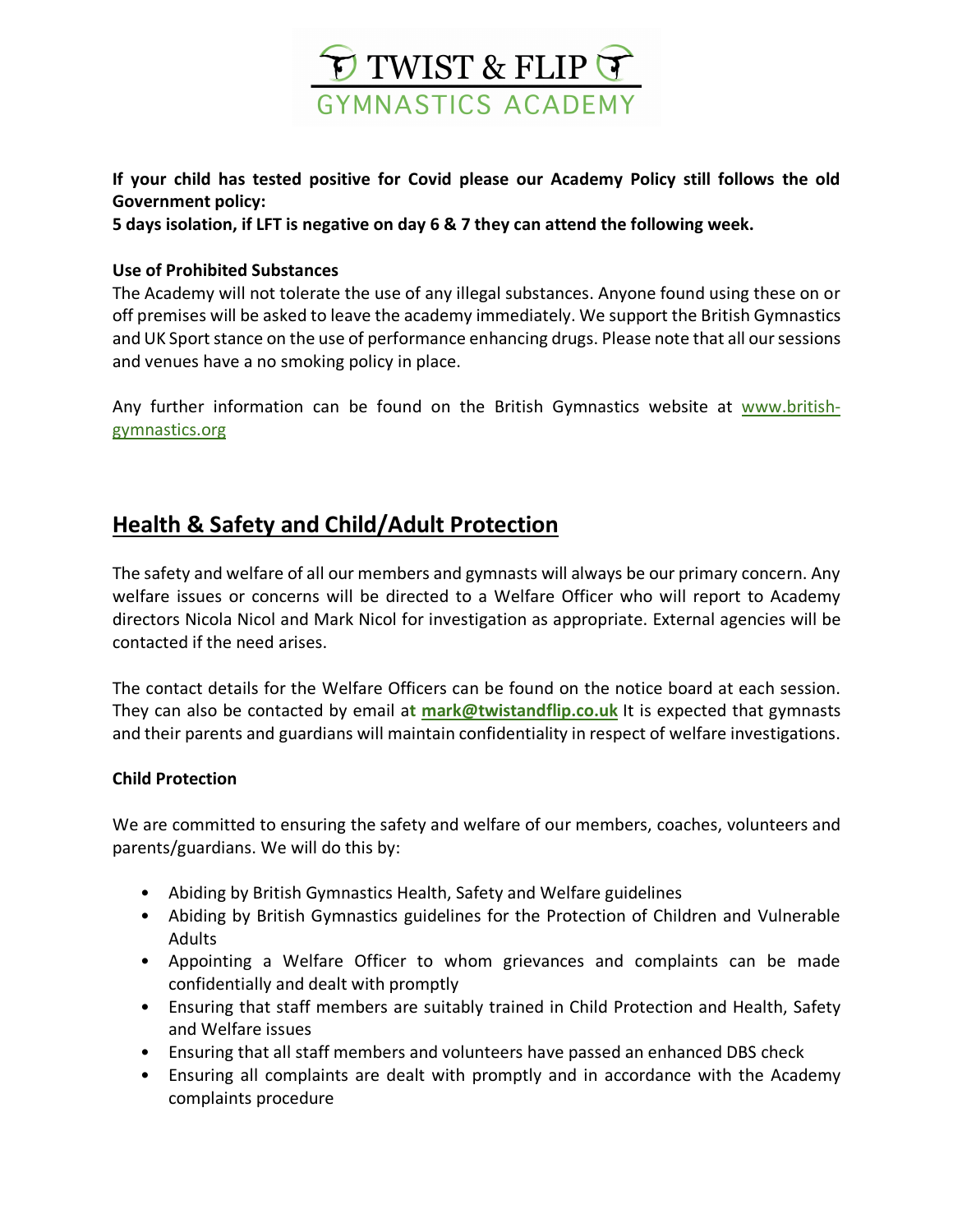

- Ensuring that there are always a minimum of two staff at each session and that they are suitably trained
- Ensuring that all members and their parents/guardians are aware of the regulations regarding videography and photography
- Having a zero-tolerance level regarding poor practice, bullying and abuse

# **Gymnasts Code of Conduct**

PLEASE MAKE SURE THAT YOU HAVE READ AND FULLY UNDERSTOOD THE CODE OF CONDUCT WITH YOUR CHILD

- All gymnasts must adopt and adhere to our CORE values at each session.
- Appropriate clothing must be worn to each session. This includes T-shirts, shorts, leggings or leotards. No shoes or socks should be worn or any hoodies with zippers or crop tops
- Jewelry must be removed prior to each session. This includes earrings, rings, necklaces, watches and bracelets. The Academy cannot be liable for jewelry brought to any session
- Long hair must always be tied back
- Gymnasts must listen to all coaching staff and follow any instructions given to them
- Gymnasts are not to use any equipment at any time prior to, during or after a session without consent from a member of staff
- Gymnasts must inform coaches of any injuries or illnesses prior to the start of their session
- Gymnasts must be courteous and respectful to all other gymnasts and coaches. Bullying will not be tolerated
- Mobile phones/ electronic devices. Where possible should be left at home, if needed they must be kept in bags during training sessions and should not be accessed. Children should not be taking or sharing photos/ videos on social media or with others. Children found breaking this rule may be asked to leave the academy. If a child is expecting an important call during a session please advise the coach upon drop off we will make sure the device in question is accessible ONLY for this reason.
- Inappropriate and disruptive behavior will not be tolerated prior to, during or after any session
- Gymnasts must wait inside the session until a parent or guardian arrives to collect them unless prior agreement has been made with the academy for children aged eleven and above
- Gymnasts must refrain from eating and drinking in sessions other than during designated refreshment breaks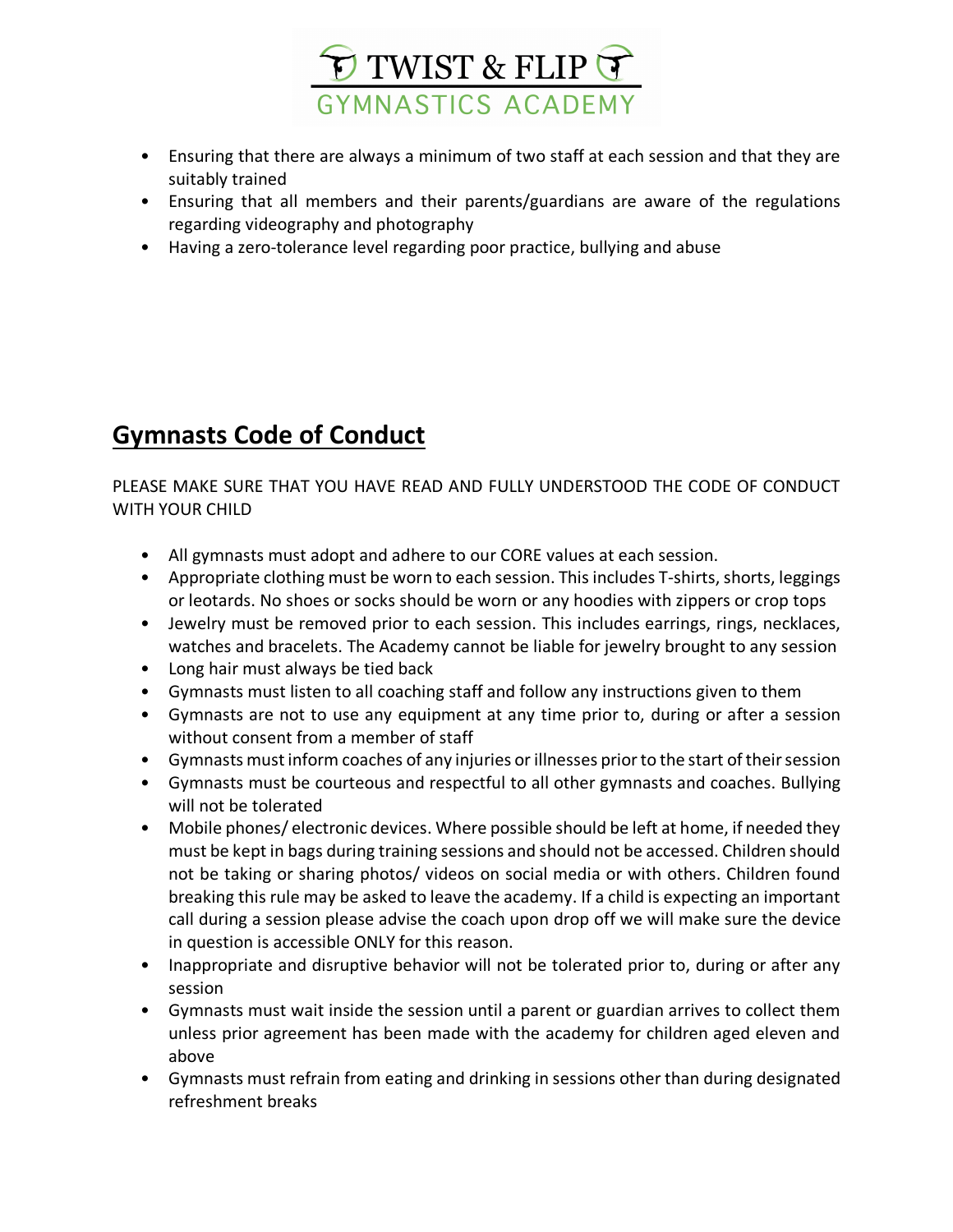

- Gymnasts must not chew gum during the session
- Gymnasts must not smoke, consume alcohol or take illegal drugs
- Gymnasts should never use explicit or abusive language
- Gymnasts must always bring a drink to each session to avoid dehydration

# **PARENT/GUARDIAN CODE OF CONDUCT**

#### PLEASE MAKE SURE YOU AS A PARENT/GUARDIAN READ THE FOLLOWING

- Parents/Guardians should help and encourage your child/children to adopt the CORE values of the Academy
- Must comply with the Safeguarding and Protecting Children Policies
- Should encourage your child/children to learn and follow the academy rules
- Discourage challenging and arguing with coaches or judges
- Parents/Guardians should help recognise good performance and applauding good performances from all
- Should never display threatening or intimidating behavior towards anyone including other gymnasts, staff, volunteers, and parents or visiting persons
- Parents/Guardians should always encourage but never force a child to participate
- Must not bring your child/children into the session until a coach instructs you to do so. You should also await instructions to enter at the end of sessions again from a coach
- Parents must ensure your child has the appropriate clothing and all outside footwear and clothing is left in the designated changing areas. No valuables to be left in the changing areas. The academy cannot be responsible should any losses occur as these areas are open to other users within the building
- Must not take any photographs or videos of their child or any other gymnast or coach whilst they are in session
- Must not upload photos or videos of any other gymnasts on any social media network site
- Parents/Guardians must not distract their child from training by calling their name as this is a health and safety risk
- Parents/Guardians should ensure your child/children has visited the toilet before the session starts to avoid wasting time and ensure that they benefit from the full session
- Always ensure your child is promptly dropped off and collected from each session by a responsible adult unless agreed by an approved consent form for children aged eleven and above
- Never punish or belittle a gymnast for their performance or making mistakes. Bullying will not be tolerated